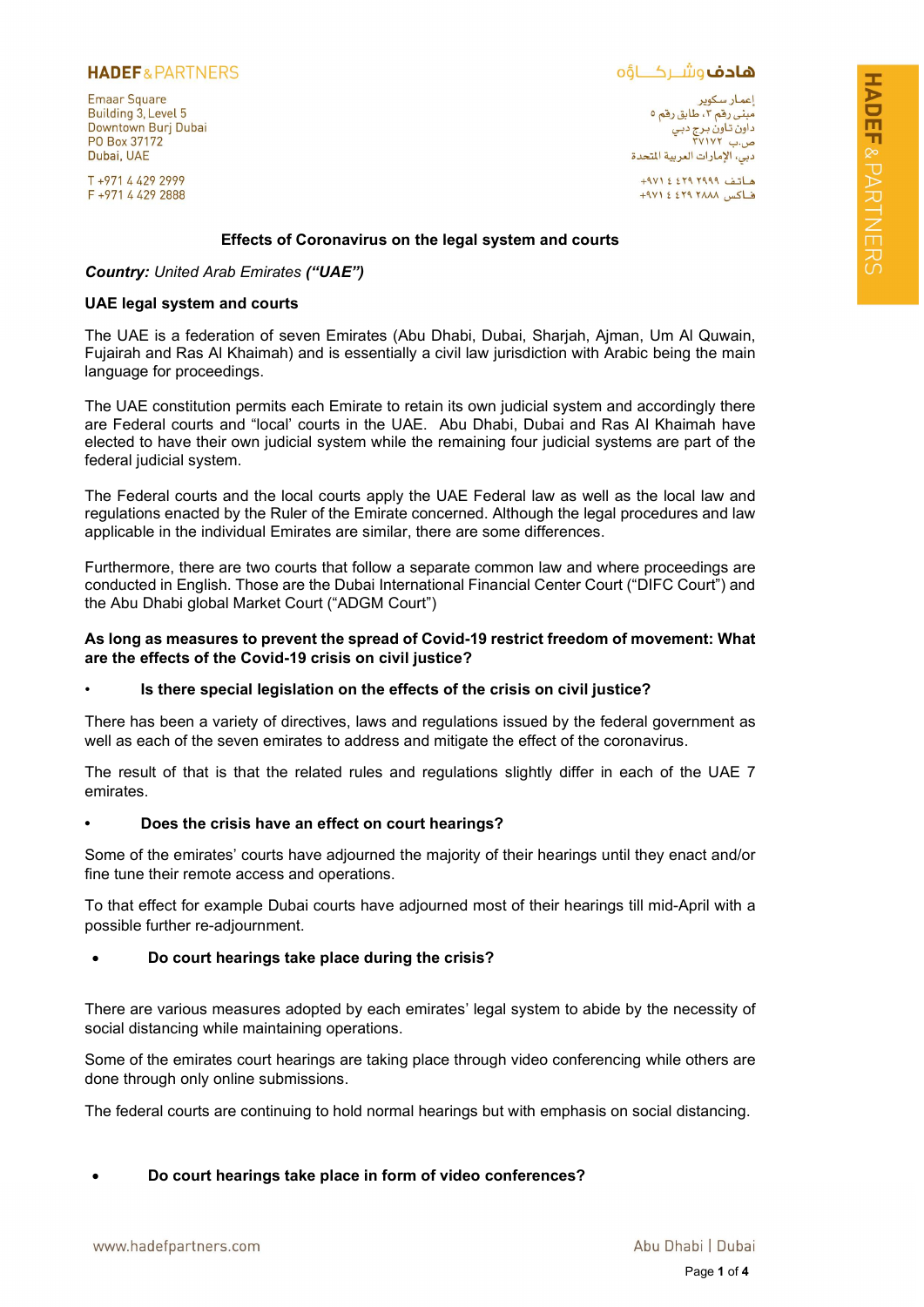There are various systems being implemented some of them through applications on mobile phones for quick hearings with case management officers at various courts and others through normal video conferencing applications.

## • Does the crisis have an effect on deadlines (of procedural and substantive law)?

So far we have not seen any specific exceptions

As for the hearings the courts seem to be more amenable to granting some adjournments to accommodate the parties' requests due to the ongoing circumstance. For example, the possible delay to secure additional evidence / documents by the time the hearing is due.

### Are deadlines of ongoing proceedings affected?

This is primarily subject to the presiding judge's discretion where adjournments are granted until remote hearings and filings are fine-tuned and tested.

Some court proceedings have been administratively adjourned for a certain period depending on the emirate and the court.

DIFC and ADGM are operating normally but all submission and hearings done remotely.

### Are deadlines for bringing actions affected (limitation periods)?

Statute of limitation is not affected and the various courts are making sure that any time bar is taken in consideration and that any case that needs to be registered is registered even if there will be delay in setting the first hearing date.

### • Does the crisis have an effect on enforcement?

Yes. Most for the UAE emirates have adopted a stay on execution for a period of around 2 months. No attachment of accounts or seizers of property are permitted during that time.

To date Dubai does not have a specific stay but judges have been noted to postpone requests for some enforcement actions citing the ongoing circumstances.

#### Are enforcement orders issued?

Enforcement orders have been limited or stayed in most courts. However, it is still possible to make inquiries and possibly to also seek precautionary attachments.

## Are there any effects on deadlines?

Deadlines so far are not affected.

## Can enforcement acts be postponed due to the crisis?

Yes, we have seen a number of parties making requests to the execution courts asking to delay enforcement and the court has mostly approved such requests.

#### • How do courts work during the crisis?

For most courts, except the federal ones, there are no physical hearings. Most of the courts are operating remotely with online submissions and video hearings.

As filing of any case or attending on behalf of a party requires a notarized power of attorney, similarly the notary offices (which is a department that falls under the courts) are now able to process local power of attorneys exclusively through video conferencing.

#### Are courts closed?

Most of the courts are not physically accessible but operations are continuing online. Most operations with the exception of enforcement orders and some types of hearings are ongoing. You can register new claims and urgent applications and the courts are still issuing judgments.

## Can courts / judges be contacted?

Judges are responding to online applications. Hearings are held through video conferencing. However, we are yet to see if you can have a telephone or video conference with a judge.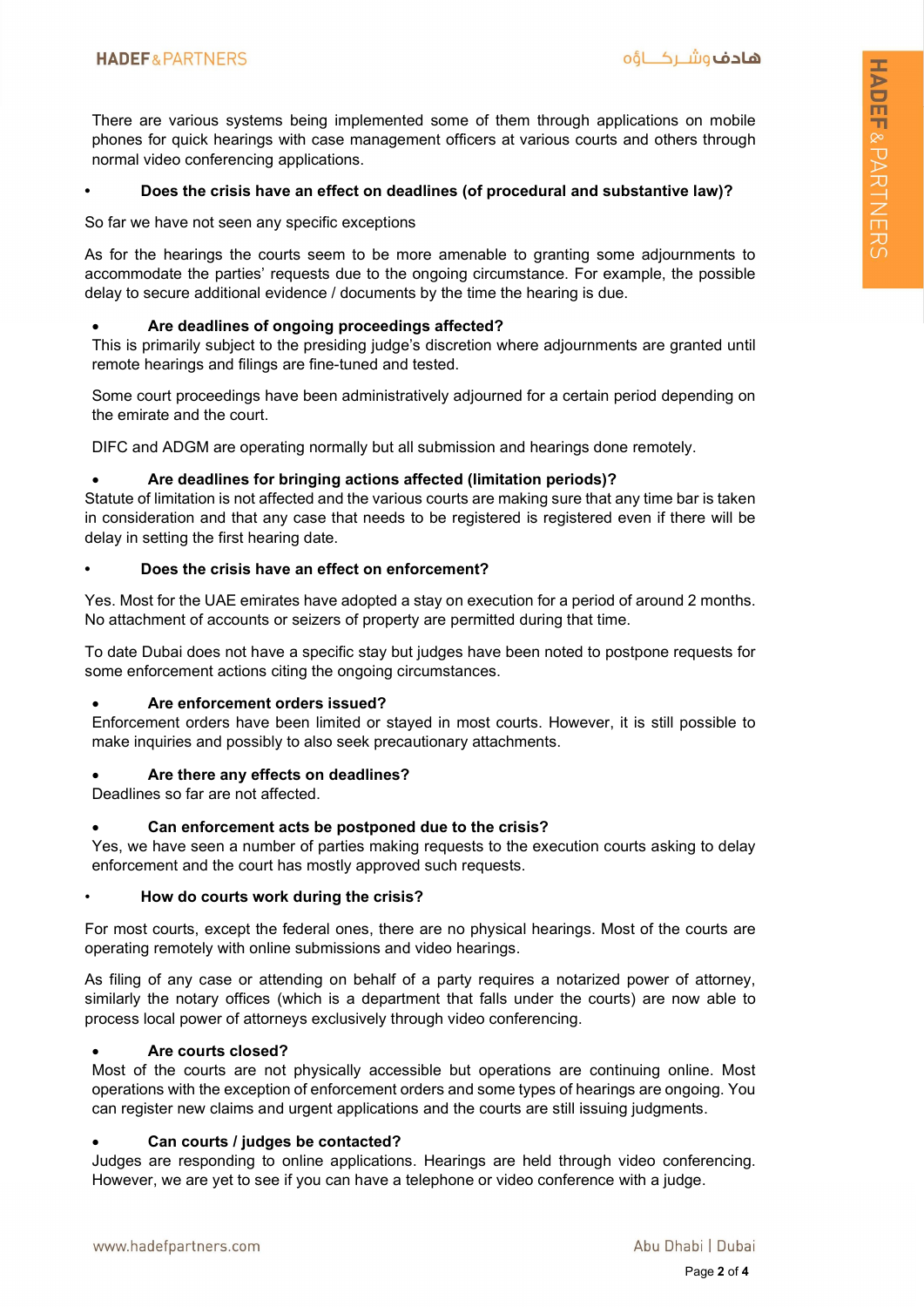### Are documents served?

Documents are still being served through emails.

However physical service when required has become quite challenging specially when it is against a company which is shut down due to an ongoing closure or selective remote operation.

## • How are particularly urgent matters handled, in particular requests for interim measures such as injunctions and freeze orders?

Those measures are still ongoing with online applications.

As those application are ex-parte they are proceeding without the need to serve the opposing side.

### • How do lawyers work during the crisis?

All lawyers are working remotely in Dubai which is under directive that only certain limited activities can work form the office which do not include lawyers.

In other Emirates lawyers are able to still move around but are encouraged to conduct their work remotely.

• How do banks work during the crisis?

Bank are primarily working remotely with very limited physical interaction and access.

### Does the crisis have an effect on insolvency law?

So far we have not seen any effect on the insolvency laws.

## 2. FORECAST: AFTER THE CRISIS AND LONG-TERM EFFECTS

## What are the consequences of the Covid 19 pandemic once the pandemic has abated, in the gradual return to a new normality and what are the long-term effects?

## • Which measures introduced during the crisis will be withdrawn immediately?

Most measures have a limited duration and are being extended as needed.

It is assumed that the stay on execution will be relaxed if not removed totally.

## • Which measures will remain in place?

At this time there is no indication of which measures may be kept in place. However, there is discussions that social distancing and remote working may be encouraged to avoid the spread of the virus.

All evictions from properties have been suspended and is expected to be extended.

All crimes that have a fine or jail term penalty are encouraged to be sentenced to fines and this approach may be further extended.

### • Will enforcement of economic crime, including corruption matters be weakened due to the lack of financial resources?

We believe that the cost of litigation may become a factor in filing the claims in a time where companies and individuals are becoming sensitive to their cash flow.

Furthermore, there may be a backlog in civil and criminal cases caused by the delays until the various systems adapt to the new remote methods of operations.

## • Do you expect a rise of new anti-corruption prosecutions after the crisis?

We think there will be an increase in anti-corruption actions due to the fact that many organizations have had to move to remote work and access without all the necessary infrastructure and security in place which is leading to more chances of criminal acts to take advantage of that lack of security.